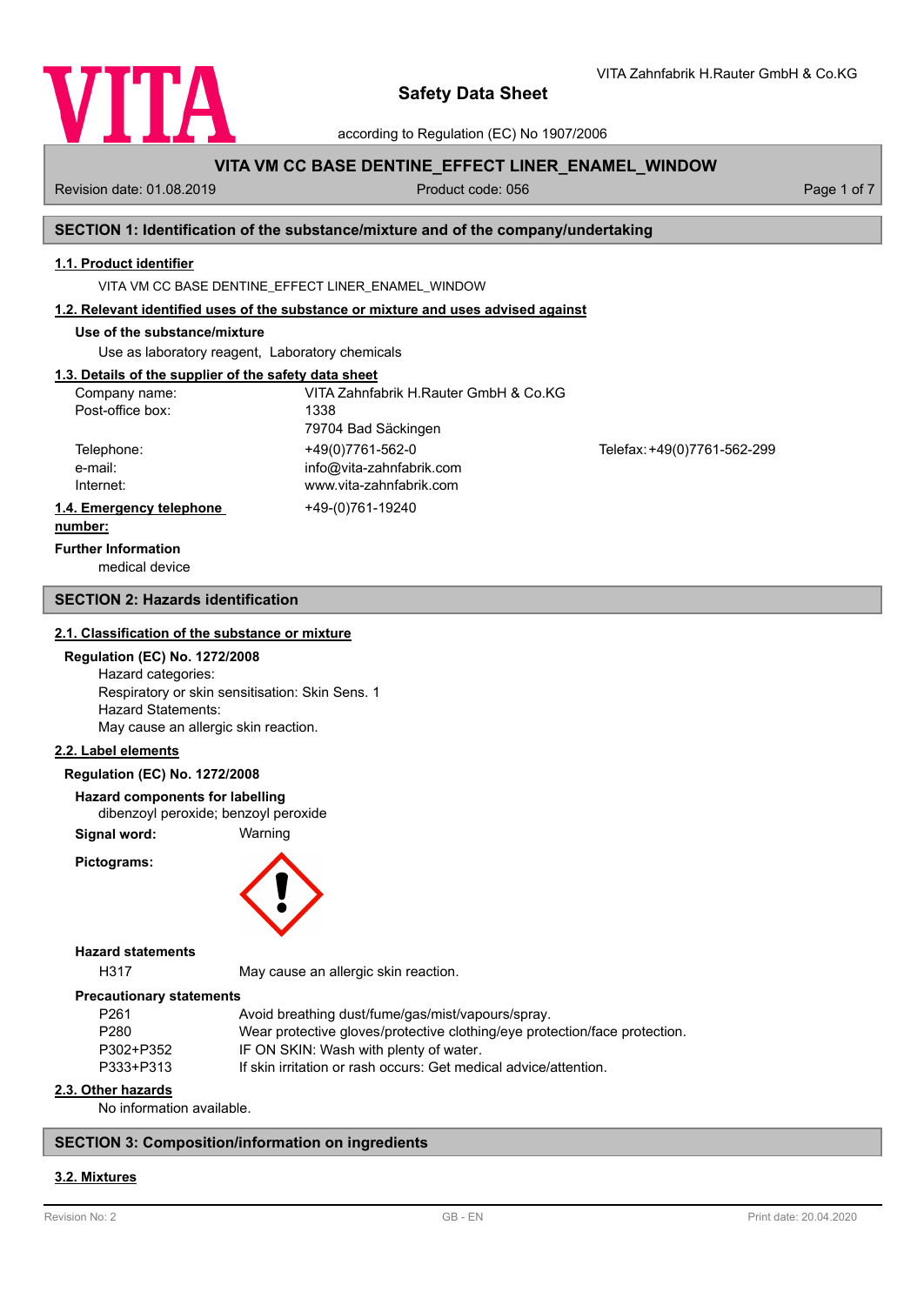

according to Regulation (EC) No 1907/2006

# **VITA VM CC BASE DENTINE\_EFFECT LINER\_ENAMEL\_WINDOW**

Revision date: 01.08.2019 **Product code: 056** Product code: 056 Page 2 of 7

### **Hazardous components**

| <b>CAS No</b> | l Chemical name                                                                                            |               | Quantity             |  |
|---------------|------------------------------------------------------------------------------------------------------------|---------------|----------------------|--|
|               | EC No                                                                                                      | Index No      | IREACH No            |  |
|               | <b>GHS Classification</b>                                                                                  |               |                      |  |
| $94-36-0$     | dibenzoyl peroxide; benzoyl peroxide                                                                       |               | $\frac{9}{6}$<br>< 1 |  |
|               | 1202-327-6                                                                                                 | 1617-008-00-0 | 101-2119511472-50    |  |
|               | Org. Perox. B, Eye Irrit. 2, Skin Sens. 1, Aquatic Acute 1, Aquatic Chronic 1; H241 H319 H317<br>H400 H410 |               |                      |  |

Full text of H and EUH statements: see section 16.

## **SECTION 4: First aid measures**

### **4.1. Description of first aid measures**

#### **After inhalation**

Provide fresh air. When in doubt or if symptoms are observed, get medical advice.

#### **After contact with skin**

After contact with skin, wash immediately with plenty of water and soap. Take off immediately all contaminated clothing and wash it before reuse. Medical treatment necessary.

### **After contact with eyes**

Rinse immediately carefully and thoroughly with eye-bath or water. In case of eye irritation consult an ophthalmologist.

#### **After ingestion**

Rinse mouth immediately and drink plenty of water.

### **4.2. Most important symptoms and effects, both acute and delayed**

No information available.

## **4.3. Indication of any immediate medical attention and special treatment needed**

Treat symptomatically.

### **SECTION 5: Firefighting measures**

# **5.1. Extinguishing media**

### **Suitable extinguishing media**

Co-ordinate fire-fighting measures to the fire surroundings.

### **5.2. Special hazards arising from the substance or mixture**

Non-flammable.

### **5.3. Advice for firefighters**

Wear a self-contained breathing apparatus and chemical protective clothing. Full protection suit.

#### **Additional information**

Suppress gases/vapours/mists with water spray jet. Collect contaminated fire extinguishing water separately. Do not allow entering drains or surface water.

### **SECTION 6: Accidental release measures**

#### **6.1. Personal precautions, protective equipment and emergency procedures**

Provide adequate ventilation. Avoid dust formation. Do not breathe dust. Avoid contact with skin, eyes and clothes. Use personal protection equipment.

### **6.2. Environmental precautions**

Do not allow to enter into surface water or drains.

# **6.3. Methods and material for containment and cleaning up**

Take up mechanically. Treat the recovered material as prescribed in the section on waste disposal.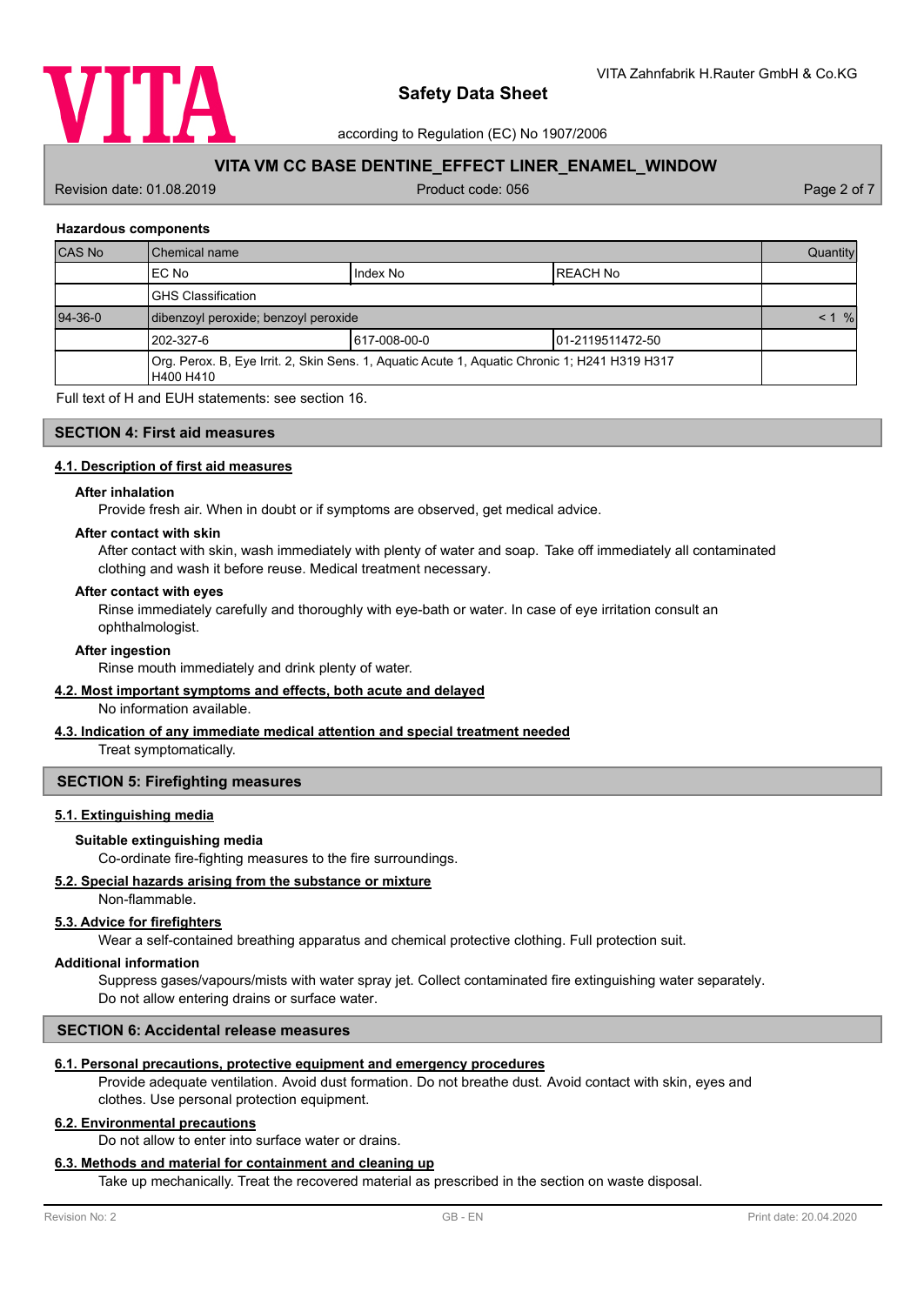

according to Regulation (EC) No 1907/2006

# **VITA VM CC BASE DENTINE\_EFFECT LINER\_ENAMEL\_WINDOW**

Revision date: 01.08.2019 **Product code: 056** Product code: 056 Page 3 of 7

# **6.4. Reference to other sections**

Safe handling: see section 7 Personal protection equipment: see section 8 Disposal: see section 13

## **SECTION 7: Handling and storage**

### **7.1. Precautions for safe handling**

#### **Advice on safe handling**

No special measures are necessary.

**Advice on protection against fire and explosion**

No special fire protection measures are necessary.

### **7.2. Conditions for safe storage, including any incompatibilities**

## Keep container tightly closed. **Requirements for storage rooms and vessels**

#### **Hints on joint storage**

No special measures are necessary.

### **7.3. Specific end use(s)**

Use as laboratory reagent

### **SECTION 8: Exposure controls/personal protection**

### **8.1. Control parameters**

### **Exposure limits (EH40)**

| CAS No    | Substance          | ppm | mg/m <sup>3</sup> | fibres/mll | Category  | Origin |
|-----------|--------------------|-----|-------------------|------------|-----------|--------|
| $94-36-0$ | Dibenzoyl peroxide |     | י<br>ີ            |            | TWA (8 h) | WEL    |

### **8.2. Exposure controls**



#### **Protective and hygiene measures**

Remove contaminated, saturated clothing immediately. Draw up and observe skin protection programme. Wash hands and face before breaks and after work and take a shower if necessary . When using do not eat, drink, smoke, sniff.

### **Eye/face protection**

Wear eye protection/face protection.

# **Hand protection**

When handling with chemical substances, protective gloves must be worn with the CE-label including the four control digits. The quality of the protective gloves resistant to chemicals must be chosen as a function of the specific working place concentration and quantity of hazardous substances. For special purposes, it is recommended to check the resistance to chemicals of the protective gloves mentioned above together with the supplier of these gloves. Breakthrough time (maximum wearing time) 480 min Recommended glove articles KCL DermatrilP NBR (Nitrile rubber)

#### **Skin protection**

Use of protective clothing.

### **Respiratory protection**

Provide adequate ventilation as well as local exhaustion at critical locations.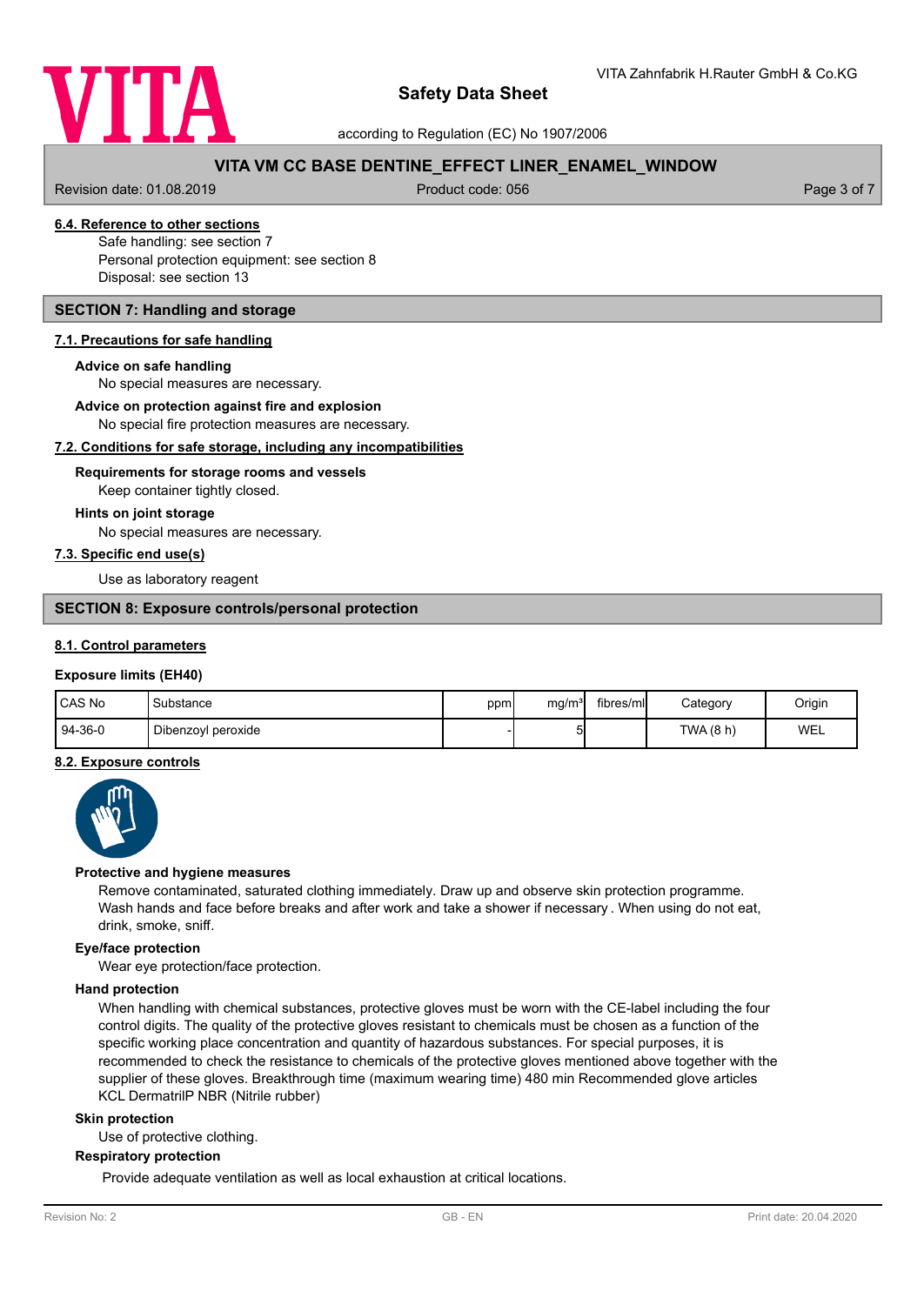

according to Regulation (EC) No 1907/2006

# **VITA VM CC BASE DENTINE\_EFFECT LINER\_ENAMEL\_WINDOW**

Revision date: 01.08.2019 **Product code: 056** Product code: 056 Page 4 of 7

**SECTION 9: Physical and chemical properties**

# Physical state: solid Colour: **9.1. Information on basic physical and chemical properties** Odour: Characteristic pH-Value: not determined **Changes in the physical state** Melting point: not determined Initial boiling point and boiling range: not determined Flash point: > 250 °C **Flammability** Solid: **not determined** and the solid: **not determined** and the solid: **not determined** and the solid: **not determined** and the solid: **not determined** and the solid: **not determined** and the solid: **note** that the solid: Gas: contract the contract of the contract of the contract of the contract of the contract of the contract of the contract of the contract of the contract of the contract of the contract of the contract of the contract of The product is not: Explosive. **Explosive properties** Lower explosion limits:  $\qquad \qquad \qquad$  not determined Upper explosion limits:  $\blacksquare$ **Auto-ignition temperature** Solid: **not determined** and the solid: **not determined** and the solid: **not determined** and the solid: **not determined** and the solid: **not determined** and the solid: **not determined** and the solid: **note** that the solid: Gas: Gas: not applicable contract to the contract of the contract of the contract of the contract of the contract of the contract of the contract of the contract of the contract of the contract of the contract of the contr Decomposition temperature: not determined Not oxidising. **Oxidizing properties** Vapour pressure:  $\le$  1100 hPa (at 50 °C) Density: not determined Water solubility: No **Solubility in other solvents** not determined Partition coefficient: not determined Vapour density: not determined Evaporation rate: not determined **9.2. Other information** Solid content: 100,0 %

# **SECTION 10: Stability and reactivity**

# **10.1. Reactivity**

No hazardous reaction when handled and stored according to provisions.

## **10.2. Chemical stability**

The product is stable under storage at normal ambient temperatures.

## **10.3. Possibility of hazardous reactions**

No known hazardous reactions.

### **10.4. Conditions to avoid**

none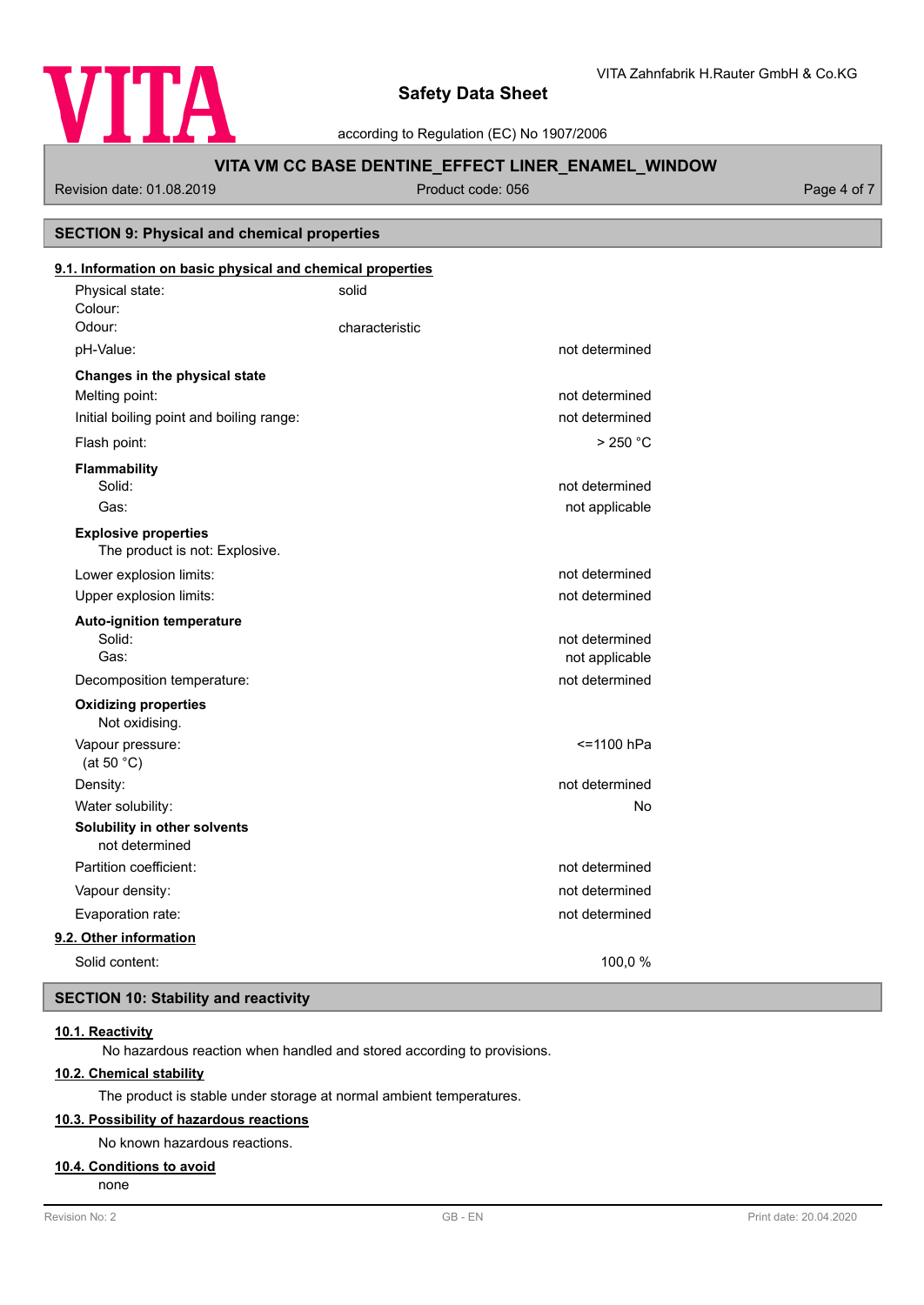

according to Regulation (EC) No 1907/2006

# **VITA VM CC BASE DENTINE\_EFFECT LINER\_ENAMEL\_WINDOW**

Revision date: 01.08.2019 **Product code: 056** Product code: 056 Page 5 of 7

# **10.5. Incompatible materials**

No information available.

### **10.6. Hazardous decomposition products**

No known hazardous decomposition products.

### **SECTION 11: Toxicological information**

#### **11.1. Information on toxicological effects**

#### **Acute toxicity**

Based on available data, the classification criteria are not met.

#### **Irritation and corrosivity**

Based on available data, the classification criteria are not met.

#### **Sensitising effects**

May cause an allergic skin reaction. (dibenzoyl peroxide; benzoyl peroxide)

#### **Carcinogenic/mutagenic/toxic effects for reproduction**

Based on available data, the classification criteria are not met.

### **STOT-single exposure**

Based on available data, the classification criteria are not met.

#### **STOT-repeated exposure**

Based on available data, the classification criteria are not met.

### **Aspiration hazard**

Based on available data, the classification criteria are not met.

### **Additional information on tests**

The mixture is classified as hazardous according to regulation (EC) No 1272/2008 [CLP].

### **SECTION 12: Ecological information**

#### **12.1. Toxicity**

## The product is not: Ecotoxic.

# **12.2. Persistence and degradability**

The product has not been tested.

### **12.3. Bioaccumulative potential**

The product has not been tested.

**12.4. Mobility in soil**

# The product has not been tested.

## **12.5. Results of PBT and vPvB assessment**

The product has not been tested.

### **12.6. Other adverse effects**

No information available.

### **Further information**

Avoid release to the environment.

### **SECTION 13: Disposal considerations**

### **13.1. Waste treatment methods**

### **Disposal recommendations**

Do not allow to enter into surface water or drains. Dispose of waste according to applicable legislation.

### **Contaminated packaging**

Wash with plenty of water. Completely emptied packages can be recycled.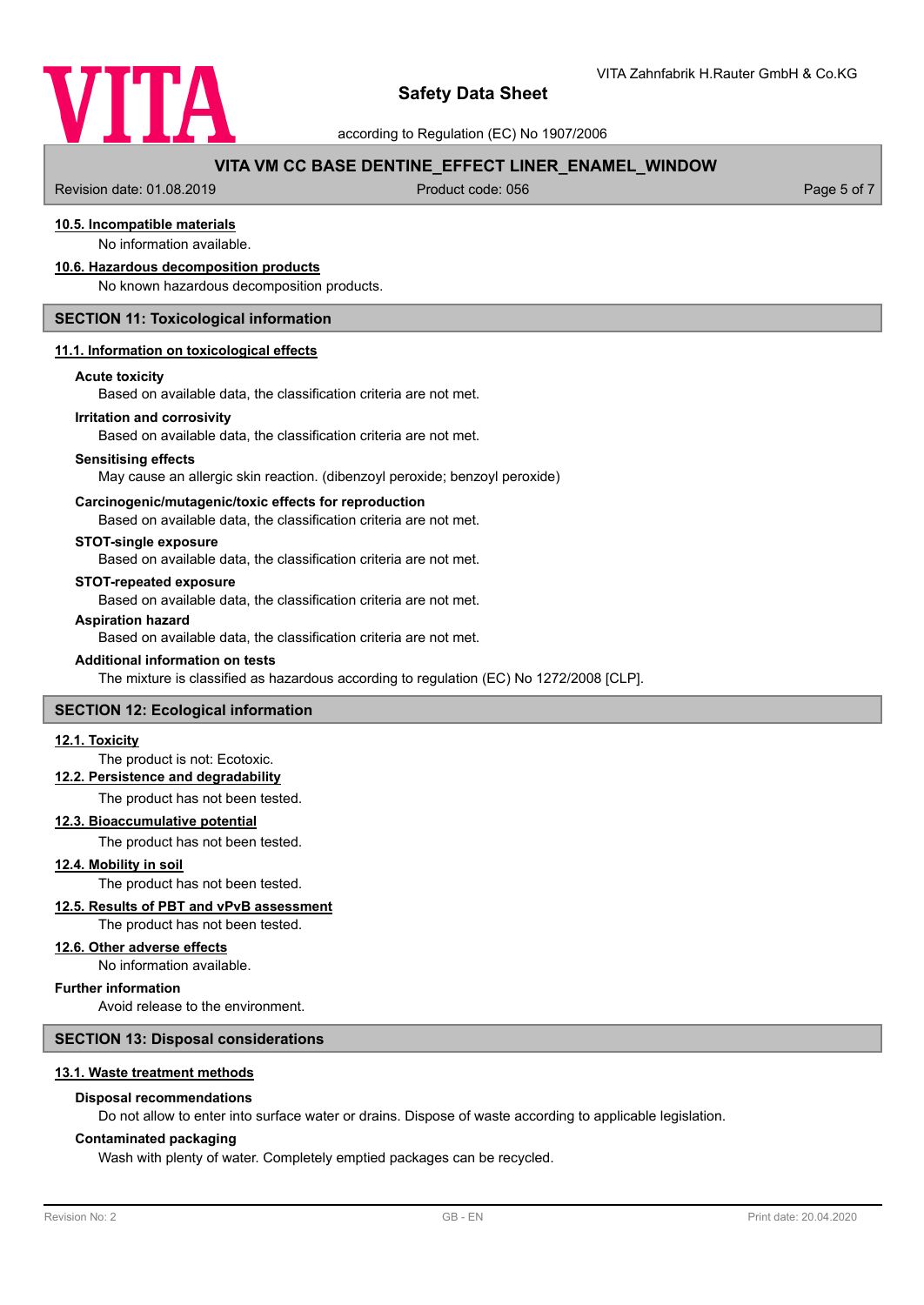

according to Regulation (EC) No 1907/2006

# **VITA VM CC BASE DENTINE\_EFFECT LINER\_ENAMEL\_WINDOW**

Revision date: 01.08.2019 **Product code: 056** Product code: 056 Page 6 of 7

# **SECTION 14: Transport information**

| Land transport (ADR/RID)                                                 |                                                                                                                       |  |
|--------------------------------------------------------------------------|-----------------------------------------------------------------------------------------------------------------------|--|
| 14.1. UN number:                                                         | No dangerous good in sense of this transport regulation.                                                              |  |
| 14.2. UN proper shipping name:                                           | No dangerous good in sense of this transport regulation.                                                              |  |
| 14.3. Transport hazard class(es):                                        | No dangerous good in sense of this transport regulation.                                                              |  |
| 14.4. Packing group:                                                     | No dangerous good in sense of this transport regulation.                                                              |  |
| Inland waterways transport (ADN)                                         |                                                                                                                       |  |
| 14.1. UN number:                                                         | No dangerous good in sense of this transport regulation.                                                              |  |
| 14.2. UN proper shipping name:                                           | No dangerous good in sense of this transport regulation.                                                              |  |
| 14.3. Transport hazard class(es):                                        | No dangerous good in sense of this transport regulation.                                                              |  |
| 14.4. Packing group:                                                     | No dangerous good in sense of this transport regulation.                                                              |  |
| <b>Marine transport (IMDG)</b>                                           |                                                                                                                       |  |
| 14.1. UN number:                                                         | No dangerous good in sense of this transport regulation.                                                              |  |
| 14.2. UN proper shipping name:                                           | No dangerous good in sense of this transport regulation.                                                              |  |
| 14.3. Transport hazard class(es):                                        | No dangerous good in sense of this transport regulation.                                                              |  |
| 14.4. Packing group:                                                     | No dangerous good in sense of this transport regulation.                                                              |  |
| Air transport (ICAO-TI/IATA-DGR)                                         |                                                                                                                       |  |
| 14.1. UN number:                                                         | No dangerous good in sense of this transport regulation.                                                              |  |
| 14.2. UN proper shipping name:                                           | No dangerous good in sense of this transport regulation.                                                              |  |
| 14.3. Transport hazard class(es):                                        | No dangerous good in sense of this transport regulation.                                                              |  |
| 14.4. Packing group:                                                     | No dangerous good in sense of this transport regulation.                                                              |  |
| 14.5. Environmental hazards                                              |                                                                                                                       |  |
| <b>ENVIRONMENTALLY HAZARDOUS:</b>                                        | no                                                                                                                    |  |
| 14.6. Special precautions for user<br>No information available.          |                                                                                                                       |  |
| 14.7. Transport in bulk according to Annex II of Marpol and the IBC Code |                                                                                                                       |  |
| not applicable                                                           |                                                                                                                       |  |
|                                                                          |                                                                                                                       |  |
| <b>SECTION 15: Regulatory information</b>                                |                                                                                                                       |  |
|                                                                          | 15.1. Safety, health and environmental regulations/legislation specific for the substance or mixture                  |  |
| EU regulatory information                                                |                                                                                                                       |  |
| Information according to 2012/18/EU<br>(SEVESO III):                     | Not subject to 2012/18/EU (SEVESO III)                                                                                |  |
| National regulatory information                                          |                                                                                                                       |  |
| Employment restrictions:                                                 | Observe restrictions to employment for juveniles according to the 'juvenile<br>work protection guideline' (94/33/EC). |  |
| Water hazard class (D):                                                  | 1 - slightly hazardous to water                                                                                       |  |
| Skin resorption/Sensitization:                                           | Causes allergic hypersensitivity reactions.                                                                           |  |
| 15.2. Chemical safety assessment                                         |                                                                                                                       |  |
|                                                                          | Chemical safety assessments for substances in this mixture were not carried out.                                      |  |
| <b>SECTION 16: Other information</b>                                     |                                                                                                                       |  |

# **Abbreviations and acronyms**

ADR: Accord européen sur le transport des marchandises dangereuses par Route